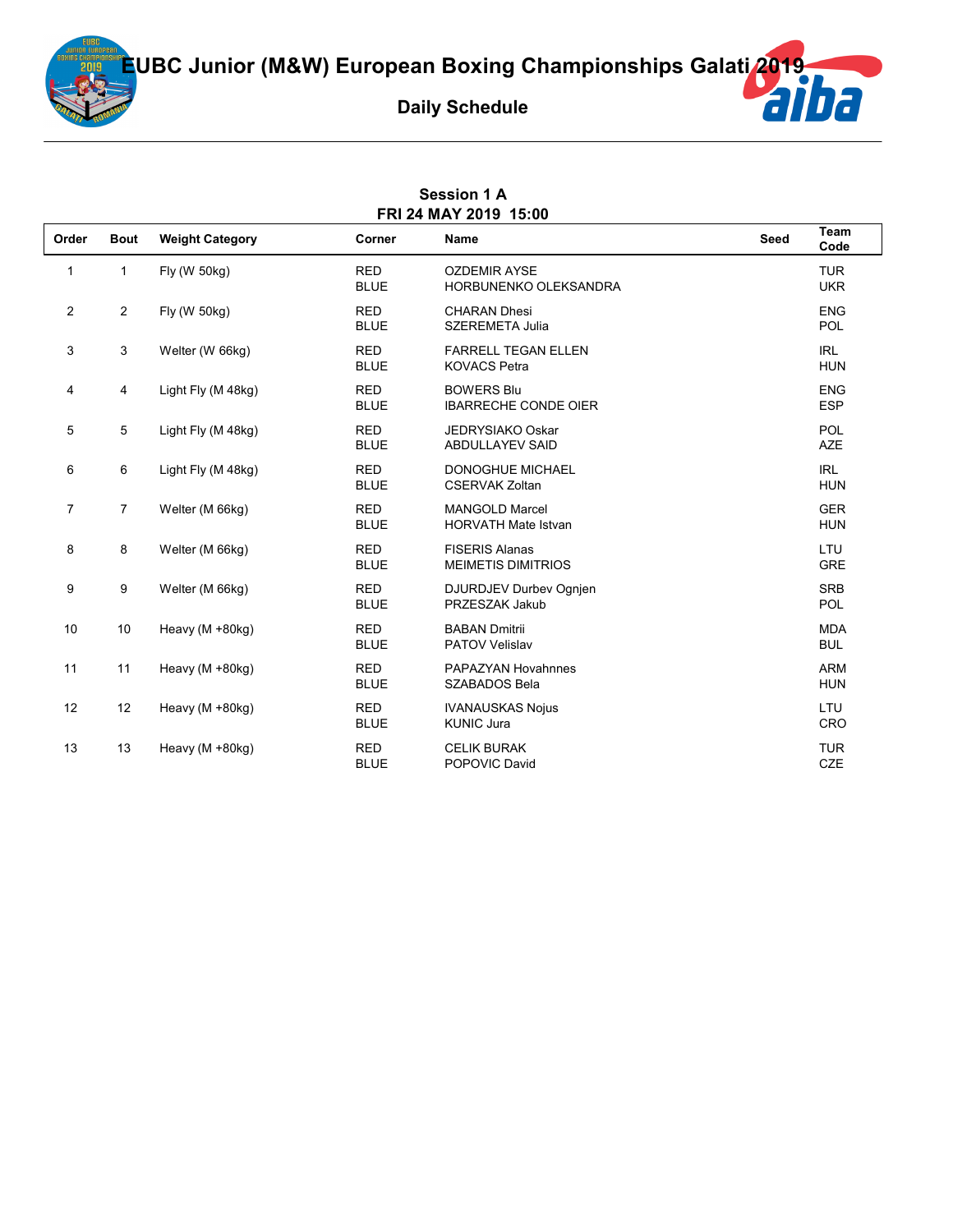

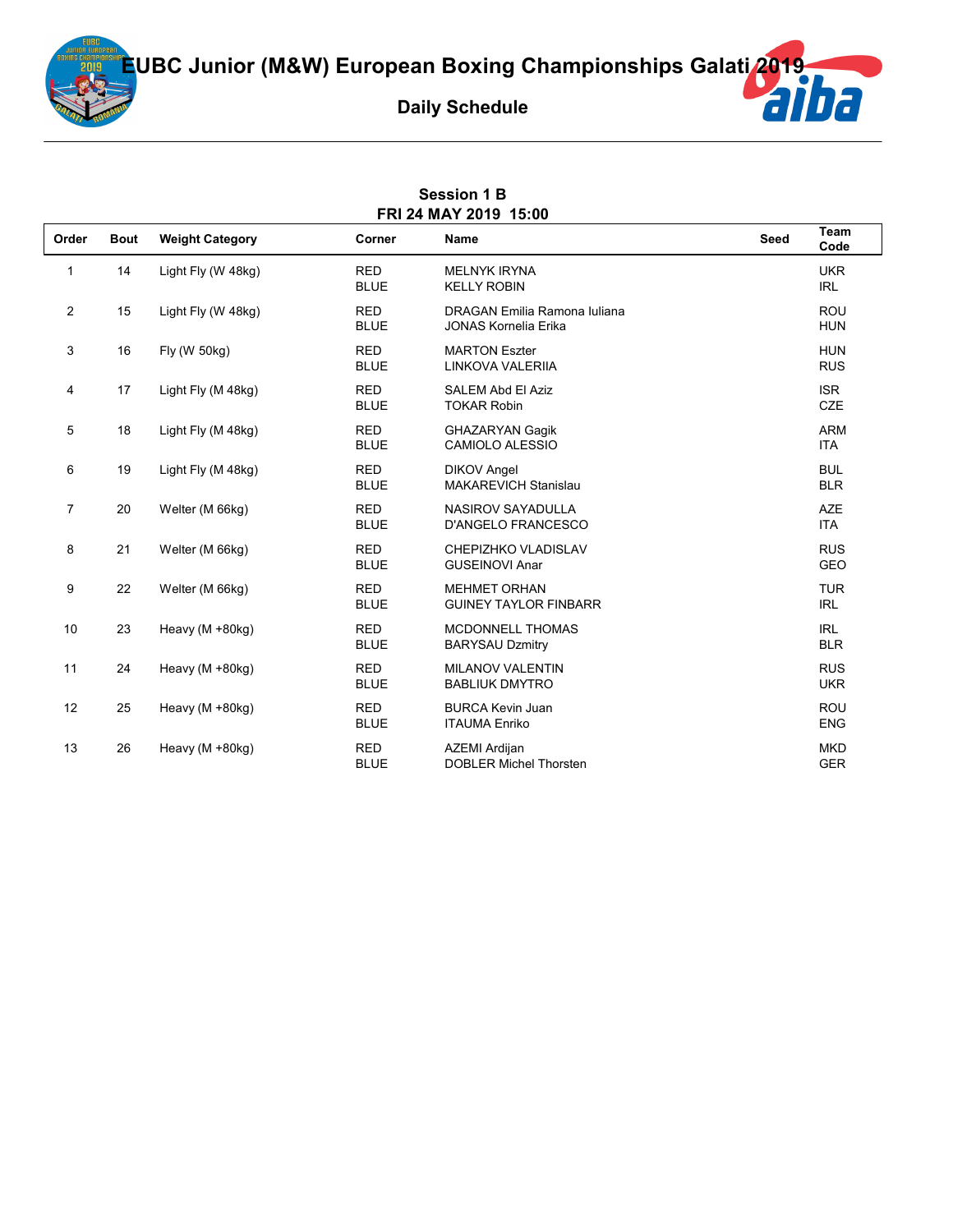

Tha